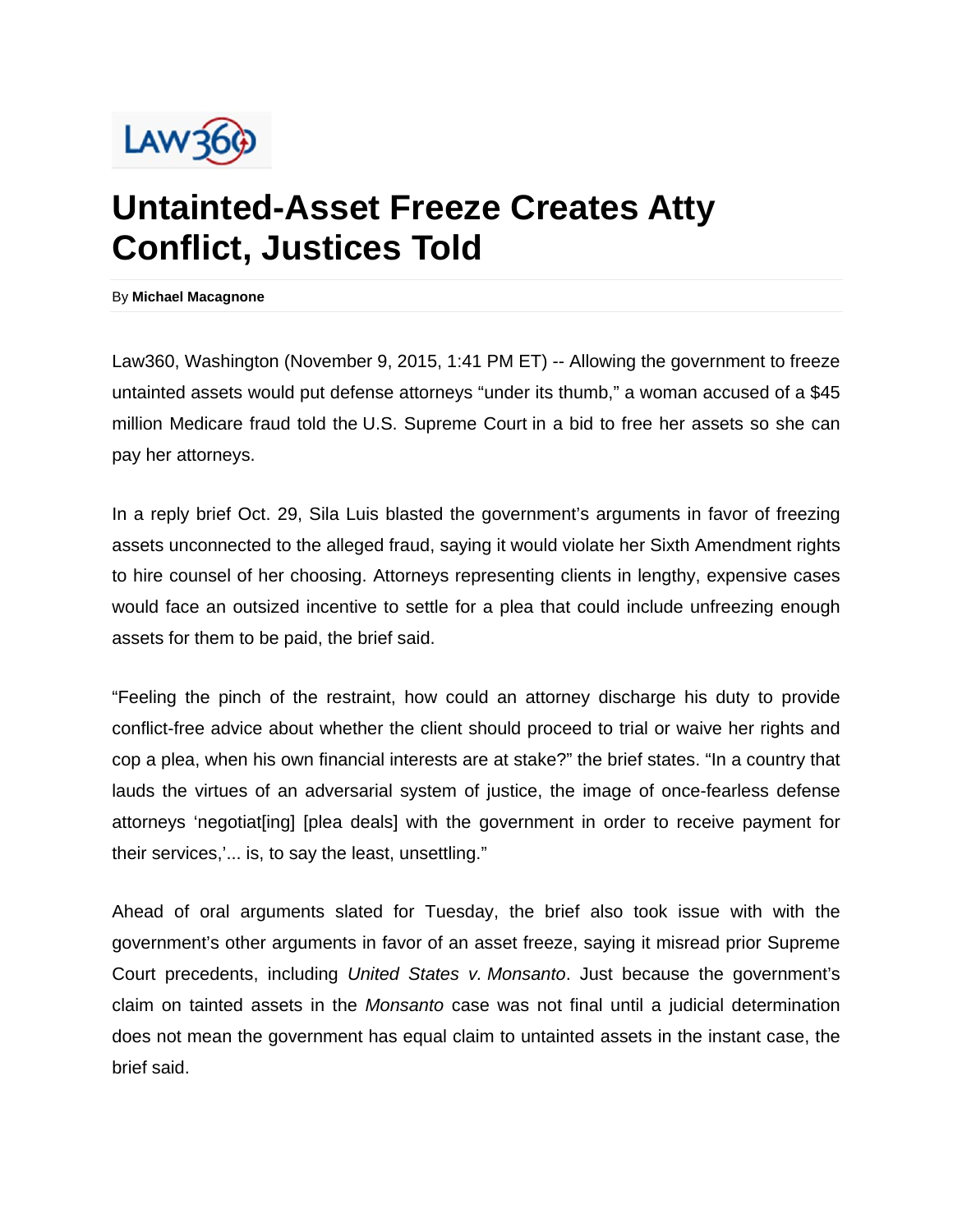"The government reasons that, by approving the restraint of tainted assets in Monsanto, the court necessarily approved the restraint of untainted assets as well," the brief said. "The government's argument gets it wrong, both by understating the property interest it has in tainted assets, like those at issue in *Monsanto*, and by ignoring the significance of petitioner's own 'good title' in her untainted assets, which defendant in Monsanto did not have."

The "relation back" principle, which allows the government to claim tainted assets dating from the time of an offense, exists for precisely that reason, the brief said. Allowing the government to broaden its claims on a criminal defendant's property before trial would go beyond the scope of prior Supreme Court rulings, the brief argued.

"The court has never indicated that the government has such a property right in a defendant's untainted assets, and for good reason. The relation back principle gives the government no property right in petitioner's untainted assets at this stage; its claim is superior to no one's and will never relate back to any date," the brief states. "For her part, petitioner's current right, title and interest in her untainted property is superior to everyone's."

The high court granted certiorari in June, following the Eleventh Circuit's affirmation of a district court decision to allow prosecutors to freeze Luis' assets to the tune of \$45 million the amount they claimed her companies earned in the scheme — so that the government can recoup the full amount should she be found guilty.

Luis' attorneys have said that she does not have access to that amount of money and that to make up for it, the government is digging into millions of dollars she earned from private insurers.

Luis' criminal trial has been put on hold pending the outcome of the Supreme Court appeal. She's accused of Medicare fraud and Anti-Kickback Statute violations by paying patients who used her two at-home health companies so that she could bill the government for unnecessary or unprovided-for services.